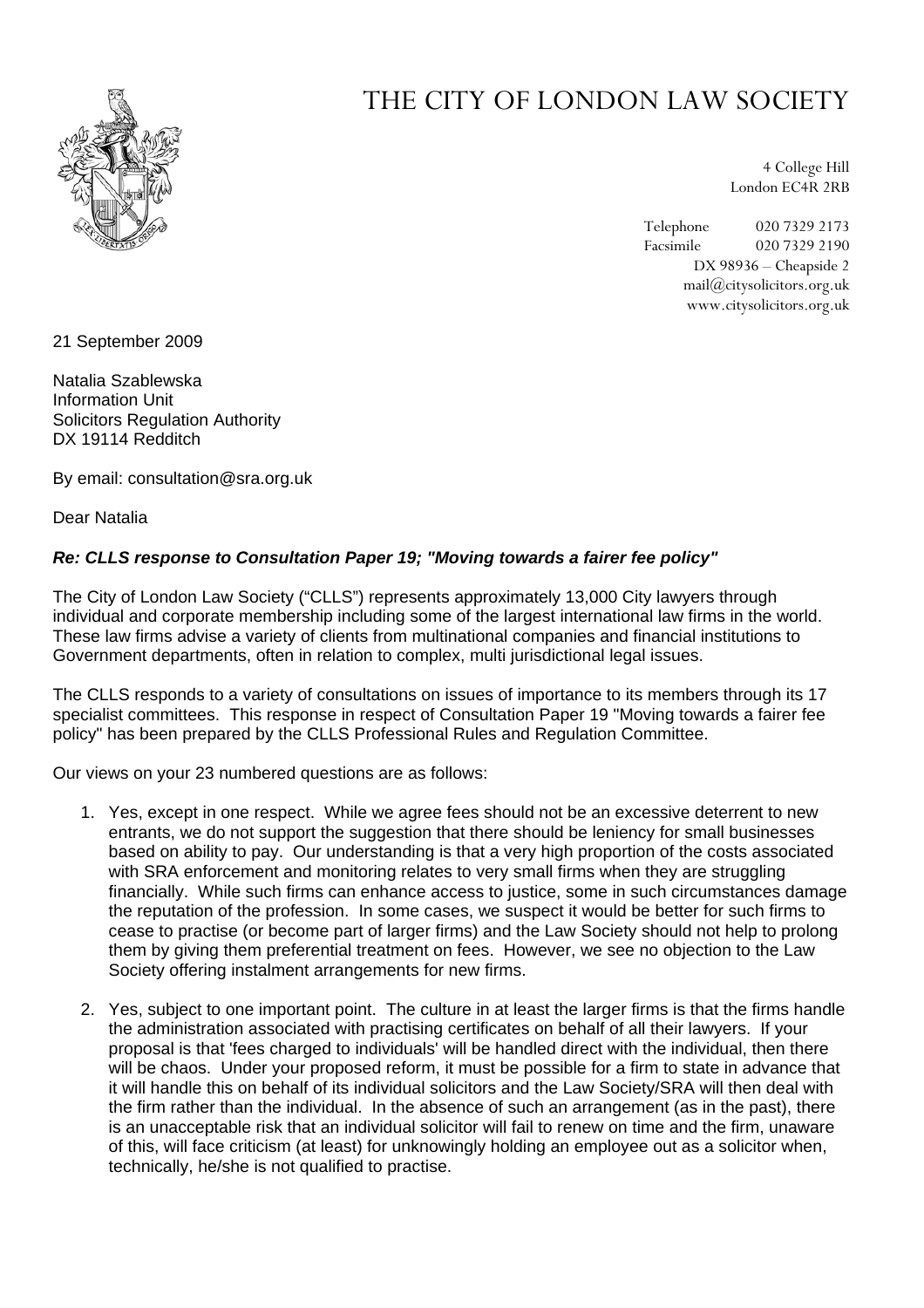- 3. Yes.
- 4. No. The principle is based on the assumption that it is impractical for a risk-based approach to regulation to influence fee policy – see paragraphs 42- 44. We find these paragraphs very unconvincing. In relation to the profession, we disagree with the assertion in paragraph 44 that a firm's scale of business is proxy for the potential risk posed by the firm. The quote from the FSA is unintelligible, with no context given and is probably irrelevant to the solicitors profession. Without knowing what data is available (and we suspect that in fact there is a good deal), we cannot be expected to endorse paragraph 43, which is simply conclusionary. At the very least, the consultation should investigate whether, as further data becomes available (and it must be increasing all the time), a risk-based approach should be applied.
- 5. We are unclear what you mean by 'the PC fee'. Are you referring to the Recognised Body fee divided by the number of total fee earners in the firm? The position of the question under 'Recognised Body fees' suggests this is the case. If so, it depends on what 'special cases and reductions' you are referring to; the issue is not raised in the consultation paper. If, on the other hand, you are referring to individual fees and this relates to paragraph 40, our answer would be 'yes'.
- 6. Yes.
- 7. Without further clarification, the definition could include all local lawyers practising around the world within a recognised body, even though their practises may have nothing to do with English Law or practise within England & Wales. It needs to be made clear that this is not the case. It may be best to limit 'fee earner' to those who are generating fee income for a firm in respect of advice on the laws of England & Wales.
- 8. Not necessarily; see the answer to question 10 below.
- 9. Subject to the issue raised in 7 above, we anticipate 'easy' for most CLLS member firms.
- 10. Subject to further consultation on the issue, we believe the fairest solution is a risk-based approach (see 4 above); those who need the greatest regulation should bear the cost of it. Until a risk-based approach is adopted, we do not favour Model 2 over Model 1; this will simply transfer more of the cost onto firms which recover higher rates, and this will tend to be firms focussing on higher end work and, generally speaking, the larger firms. All the evidence suggests that these are the firms which require *least* regulation. That in part is because such firms already incur costs in internal compliance functions. The effect of Model 2 is, therefore, for the large firms to subsidise the profession and reduce the costs for firms which, in reality, account for a disproportionate element of the cost of regulation. Model 1 is therefore preferable to Model 2. Depending on how it would be structured, Model 1 with bands would probably be fairer than straight Model 1. Model 3 is a fudge between Models 1 and 2 and is unlikely to be better than Model 1, but further modelling would be needed before a definitive view could be expressed.
- 11. In general, CLLS firms are likely to pay more under Model 1 than now, but they would view this as fairer than Model 2 (or 3).
- 12. Model 2; see 10 above.
- 13. Yes.
- 14. Yes.